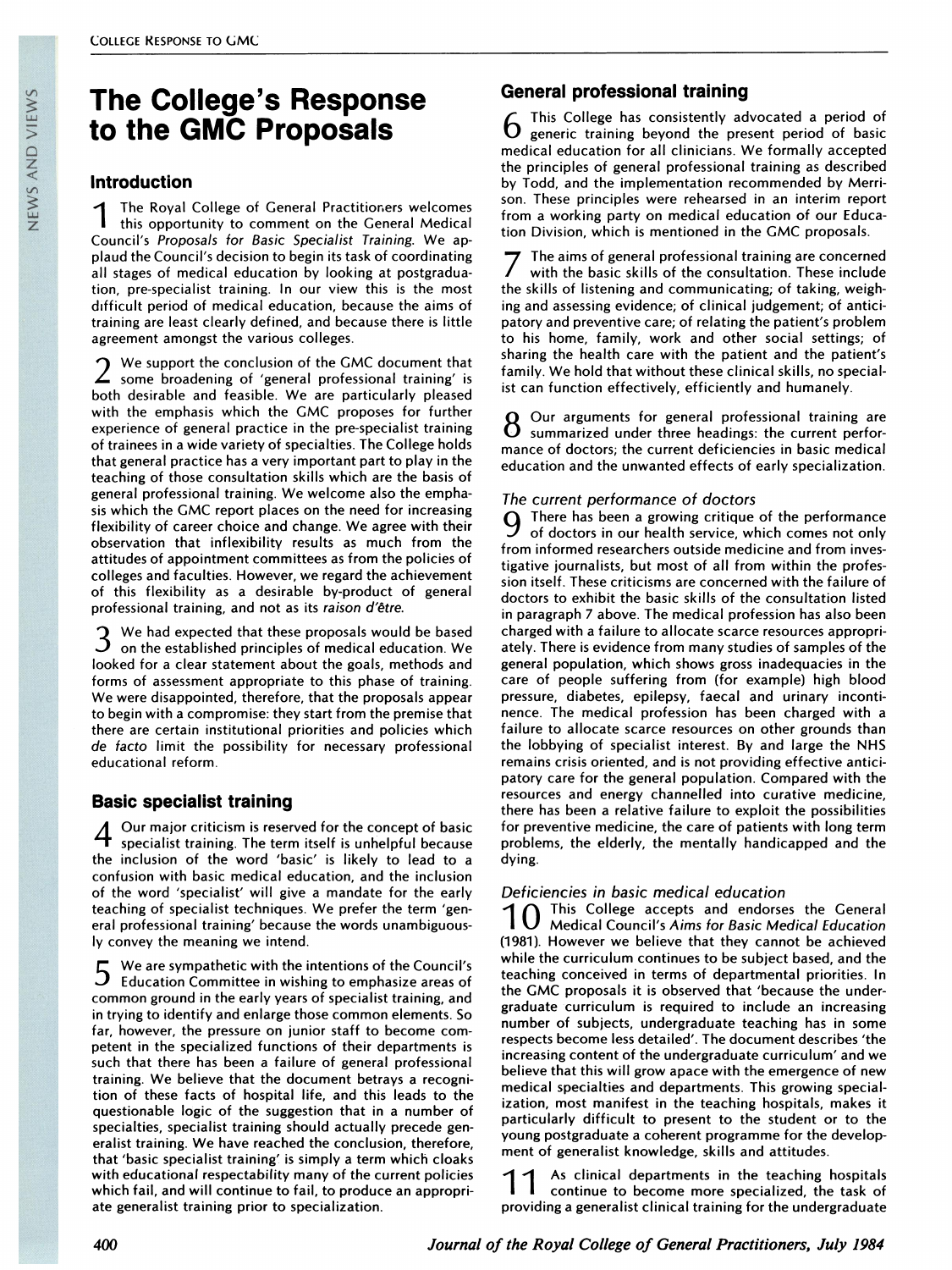will become more difficult. We believe that the contribution of departments of general practice to this core content of basic medical education will eventually achieve major importance. But this contribution cannot be fully realized until a large number of general practices receive adequate resources, in order to allow them to undertake such teaching. Meanwhile medical schools will continue to be faced with a problem similar to that which is addressed but not answered in the GMC proposals: how to achieve an integrated and generic clinical education in the context of autonomous, competing and specialized subjects.

1 2 The pre-registration year does not provide an ade-<br>1 2 quate response to these deficiencies in the medical school curriculum. Of the pre-registration year the Merrison Report (paragraph 99) stated: 'There is inadequate definition of the aims, inadequate understanding of the proper interaction of service and education, and inadequate organization and assessment of the working of the system.' This most crucial phase of general professional training has been largely ignored by the universities, and there is still no teaching programme which seeks to integrate the past acquisition of theory with the present assumption of clinical responsibility.

#### The effects of early specialization

The GMC proposals state that the principal objectives of basic specialist training will be to '... consolidate, while remaining under supervision but with increasing responsibility for the patient, the wide range of general and basic specialist clinical skills which constitute the consultation'. In our view this merely restates the conflict, but does nothing to resolve it. Further it is stated, 'In addition the young doctor should have further experience with increasing specialist emphasis on the range of practical skills and various clinical laboratory and radiological investigations, through having the opportunity to practice.' Far from resolving the conflict, this passage actually legitimizes the unsatisfactory status quo.

14 Our experience of the hospital component of voca-<br>14 tional training for general practice is that a preoccupation with specialized clinical tasks takes precedence over the basic clinical skills which constitute the consultation, and the broader view of the tasks of medicine in society. The College recognizes that there must always be some conflict between the needs of a specialist service and the needs of the junior staff for more basic generic and generalist learning. This conflict can only be resolved in the light of a clear educational policy.

# Educational strategies

It is our belief that general professional training requires a clear statement of the aims, a programme of learning to supplement the in-service training and apprenticeship, the training and monitoring of teachers and a programme of assessment. The GMC proposals do not deal adequately with any of these requirements.

We believe that it is the function of the General 16 We believe that it is the team goals of general professional education and the strategies for achieving them. These goals may be described as the competencies to be achieved. Without such a statement of intent there will be no criteria for the assessment of the trainee, for the selection of teachers and posts or for the evaluation of programmes.

While we feel that a description of these competencies is beyond the scope of this response, we suggest that such competencies may resemble the General Medical Council's Aims for Basic Medical Education, and be derived from them. Unlike aims, competencies actually quantify the expected performance of the person to be assessed, and in this case would reflect the young doctor's increasing assumption of clinical responsibility.

We believe that the consultation skills of general **b** we believe that the consumence that the goals and specific objectives for vocational training in general practice, described in our own literature. Many of these were framed in order to make good the absence of a period of general professional training.

In good district general hospitals the junior doctor is able to supplement his self-directed and apprenticeship learning by attending joint clinical meetings and taking part in clinico-pathological conferences or so called grand rounds. Although these meetings are often no more than the exhibition of highly specialized knowledge in the form of a competitive game, they have the great advantage of allowing the junior doctor to explore the interface between different medical specialties. This allows him or her not only to integrate knowledge and skills, but also to experience the interplay of different approaches, values and attitudes.

Much of our day release courses for vocational trainees is currently spent in teaching about clinical problem solving, the doctor/patient relationship and the psychological, social and epidemiological aspects of diagnosis and management. Most of the work of specialists is carried out in an environment which is largely professionally controlled-the hospital ward and the outpatient department. Most of the work of the general practitioner is carried out in an environment where the patient has much more control and autonomy-the surgery and the patient's own home. Here the skills of clinical problem solving must be matched by other skills in negotiating the diagnosis and management with the patient. Such teaching should be a core component of the generaj professional training of all future clinicians. Indeed there would be grave dangers for the future of health care in our society if the General Medical Council were to give credence to the view that, while these generalist clinical skills might be important to future general practitioners, psychiatrists and paediatricians, they will be of little relevance to those who practice in narrower and more technical fields. Half of the medical profession may become specialists: all of their patients will remain generalists.

### **Teachers**

The training and monitoring of teachers and of training posts has been a major characteristic of the growth of vocational training in general practice. In our view, such an approach will be no less important in the development of general professional training. The College was therefore disappointed with the statement in the GMC proposals' 'The consultant or the principal in general practice who is in charge must appreciate that as a trainer he has certain responsibilities in relation to the supervision of the trainee and the provision of career guidance'. The subsequent passages make no further comment on the quality of teachers but refer instead to the mechanisms which may ensure greater flexibility of choice of posts for young doctors. We hold that general professional training will demand recognized training practices of a similar standard to those which we now provide for vocational training. Although the standards of the practices will be similar, we recognize that the aims of general professional training will be different from those of vocational training, as will the levels of responsibility and supervision.